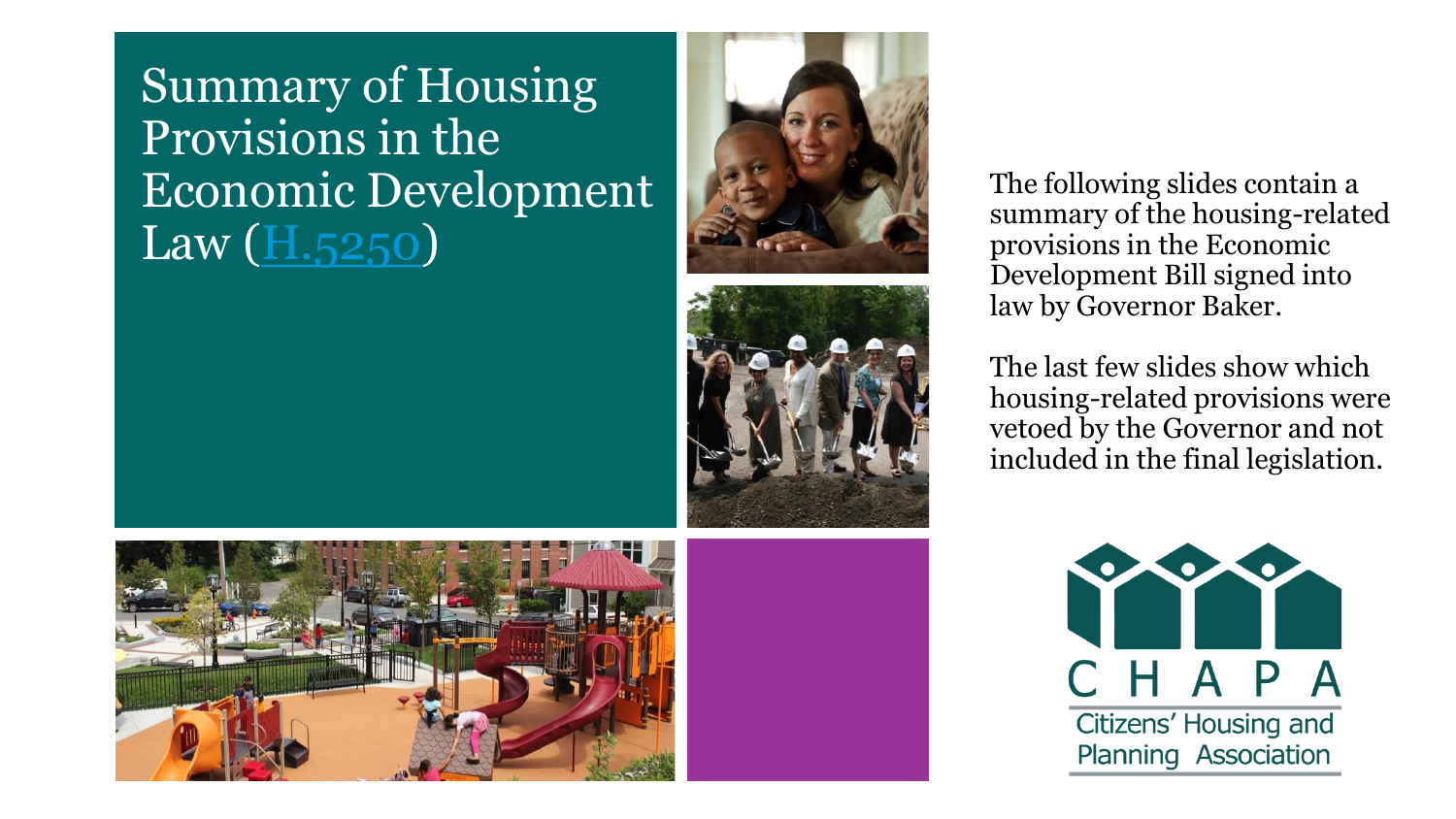Lowers the required vote from a two-thirds majority to a simple majority for passing for the following zoning ordinances or bylaws:

To allow the following as of right:

- Multifamily housing or mixed-use development in an eligible location<sup>\*</sup>;
- Accessory dwelling units, whether within the principal dwelling or a detached structure on the same lot; or
- Open-space residential development.

<sup>\* &</sup>quot;Eligible Location" is defined as areas that by virtue of their infrastructure, transportation access, existing underutilized facilities or location make highly suitable locations for residential or mixed use smart growth zoning districts or starter home zoning districts, including without limitation: (i) areas near transit stations, including rapid transit, commuter rail and bus and ferry terminals; or (ii) areas of concentrated development, including town and city centers, other existing commercial districts in cities and towns and existing rural village districts.

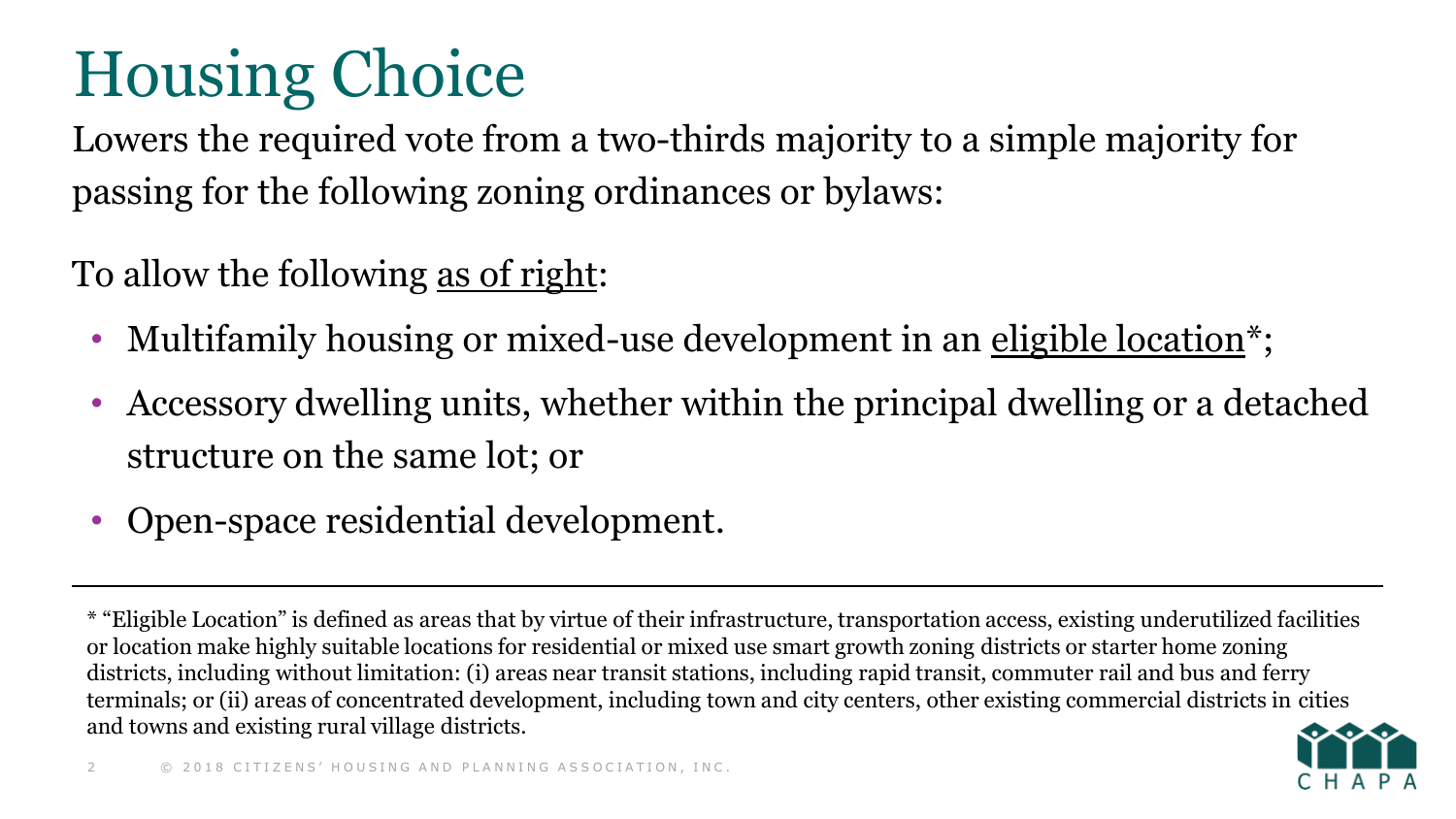To allow the following by special permit:

- Multifamily housing or mixed-use development in an eligible smart-growth location;
- An increase to the permissible density or population or intensity of a particular use in multifamily or mixed-use development;
- Accessory dwelling units in a detached structure on the same lot; or
- A lowering of the amount of parking required for a residential or mixed-use development.

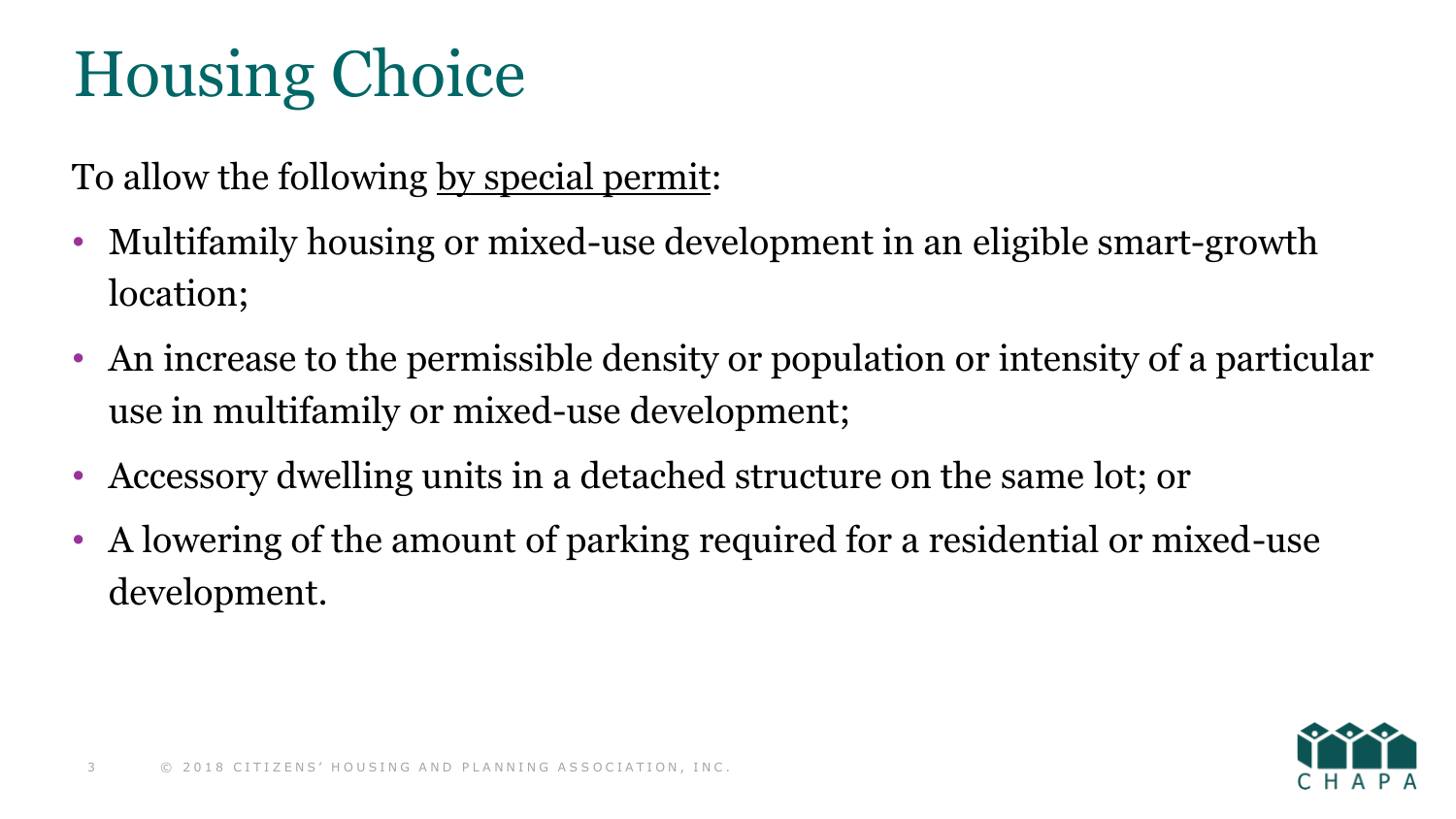The adoption of  $40R$  smart growth zoning districts or starter home zoning districts.

Special permits to approve the following:

- Multifamily housing within 1/2 mile of a commuter rail station, subway station, ferry terminal or bus station with at least 10% of the housing affordable to 80% AMI
- Mixed-use developments in centers of commercial activity with at least 10% of the housing affordable to 80% AMI
- Reducing parking ratio requirements if the reduction will produce additional housing units

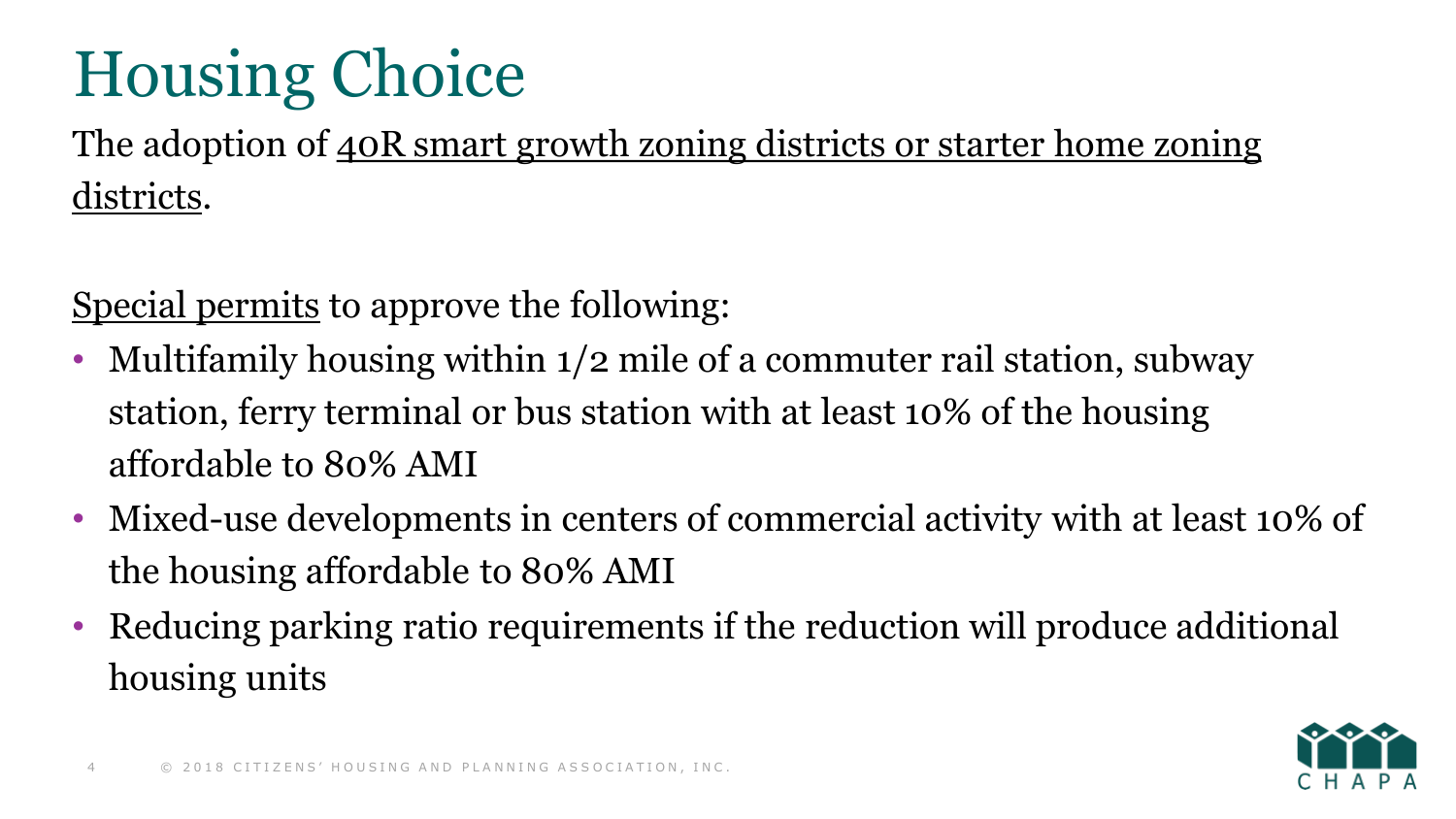Protesting Housing Choice Zoning Changes: In a municipality with a council of less than 25 members, if the owners of more than half of the land impacted by the zoning amendment or abutting neighbors within 300 feet protest the zoning change, the required vote for any of these ordinances will raise back up to a twothirds majority.

#### Effective Date: Goes into effect immediately.

These Housing Choice provisions <u>do not apply to the city of Boston</u>.

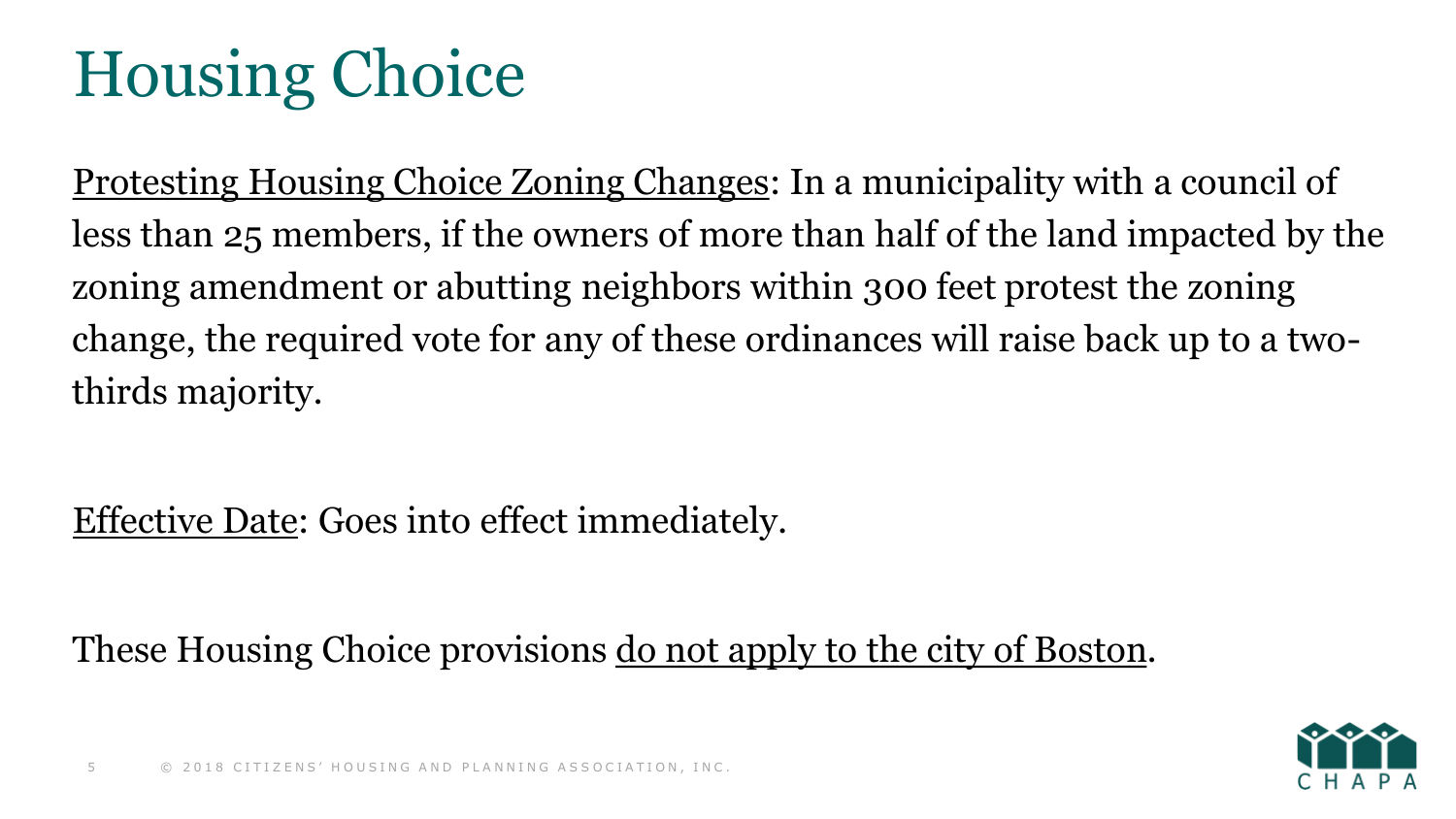# Multifamily Zoning in MBTA Communities

Requires communities served by the MBTA to have a zoning bylaw that provides for at least one district of reasonable size in which multi-family housing, without age restriction and suitable for families with children, is permitted as of right.

A reasonable size district must:

- Have a minimum density of 15 units per acre, subject to any further limitations imposed by the Wetlands Protections Act and state Sewer and Septic Regulations;
- Be located within a 1/2 mile from a commuter rail station, subway station, ferry terminal or bus station.

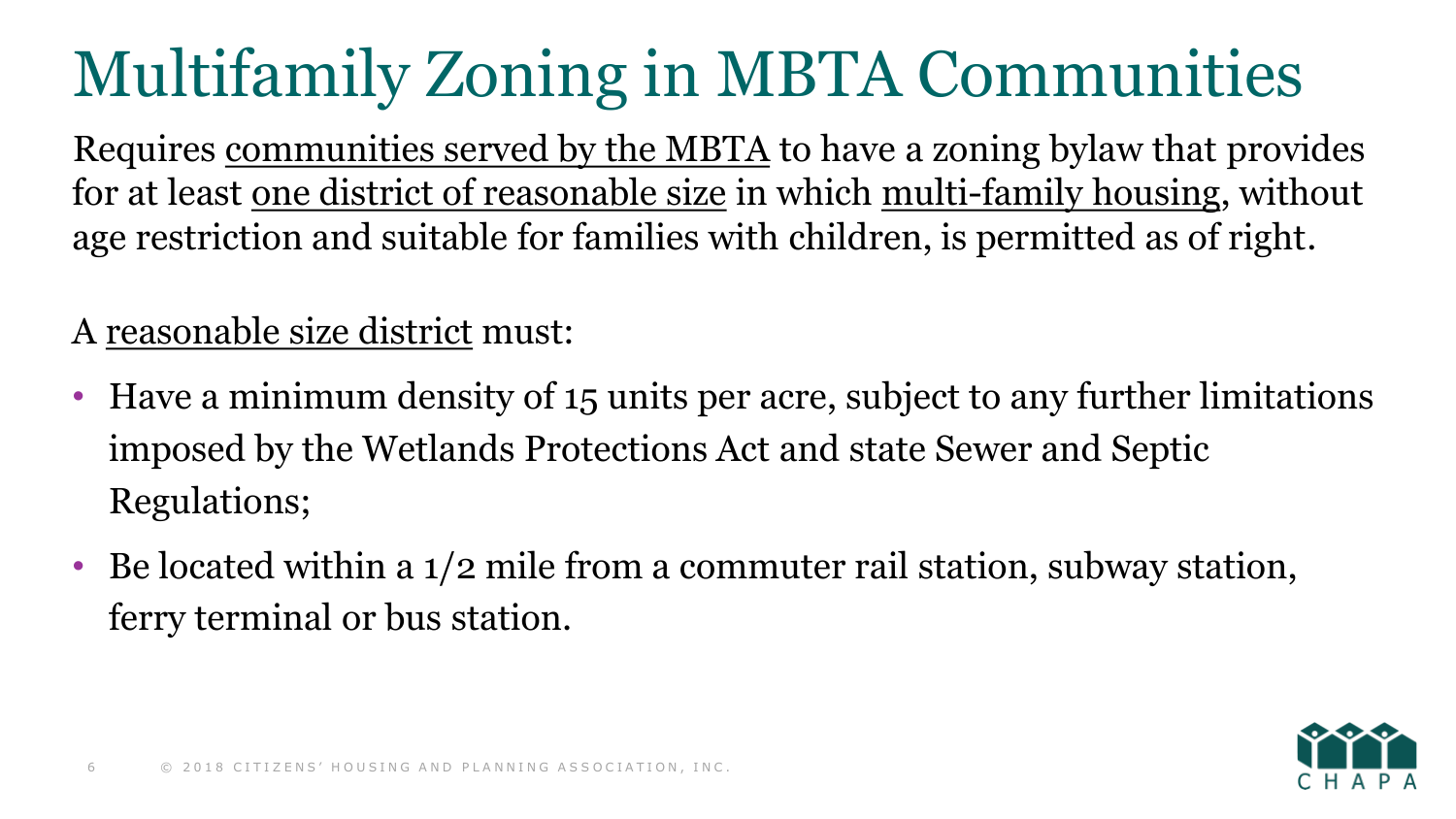## Multifamily Zoning in MBTA Communities

#### The following municipalities are subject to this provision:

Abington, Acton, Amesbury, Andover, Arlington, Ashburnham, Ashby, Ashland, Attleboro, Auburn, Ayer, Bedford, Bellingham, Belmont, Berkley, Beverly, Billerica, Boston, Boxborough, Boxford, Braintree, Bridgewater, Brookline, Brockton, Burlington, Cambridge, Canton, Carlisle, Carver, Chelmsford, Chelsea, Cohasset, Concord, Danvers, Dedham, Dover, Dracut, Duxbury, East Bridgewater, Easton, Essex, Everett, Fitchburg, Foxborough, Framingham, Franklin, Freetown, Georgetown, Gloucester, Grafton, Groton, Groveland, Halifax, Hamilton, Hanover, Hanson, Haverhill, Harvard, Hingham, Holbrook, Holden, Holliston, Hopkinton, Hull, Ipswich, Kingston, Lakeville, Lancaster, Lawrence, Leicester, Leominster, Lexington, Lincoln, Lynn, Lynnfield, Littleton, Lowell, Lunenburg, Malden, Manchester-by-the-Sea, Mansfield, Marlborough, Marblehead, Marshfield, Maynard, Medfield, Medford, Medway, Melrose, Middleton, Merrimac, Methuen, Middleborough, Milton, Millbury, Millis, Nahant, Natick, Needham, Newbury, Newburyport, Newton, Norfolk, North Andover, North Attleborough, Northborough, Northbridge, Norton, North Reading, Norwell, Norwood, Paxton, Peabody, Pembroke, Plymouth, Plympton, Princeton, Quincy, Randolph, Raynham, Reading, Rehoboth, Revere, Rochester, Rockland, Rockport, Rowley, Salem, Salisbury, Saugus, Scituate, Seekonk, Sharon, Somerville, Sherborn, Shirley, Shrewsbury, Southborough, Sterling, Stoneham, Stoughton, Stow, Sudbury, Sutton, Swampscott, Taunton, Tewksbury, Townsend, Topsfield, Tyngsborough, Upton, Wakefield, Walpole, Waltham, Wareham, Watertown, Wayland, Wellesley, Wenham, West Boylston, West Bridgewater, West Newbury, Westborough, Westford, Westminster, Weston, Westwood, Weymouth, Whitman, Wilmington, Winchester, Winthrop, and Woburn, Worcester, Wrentham.

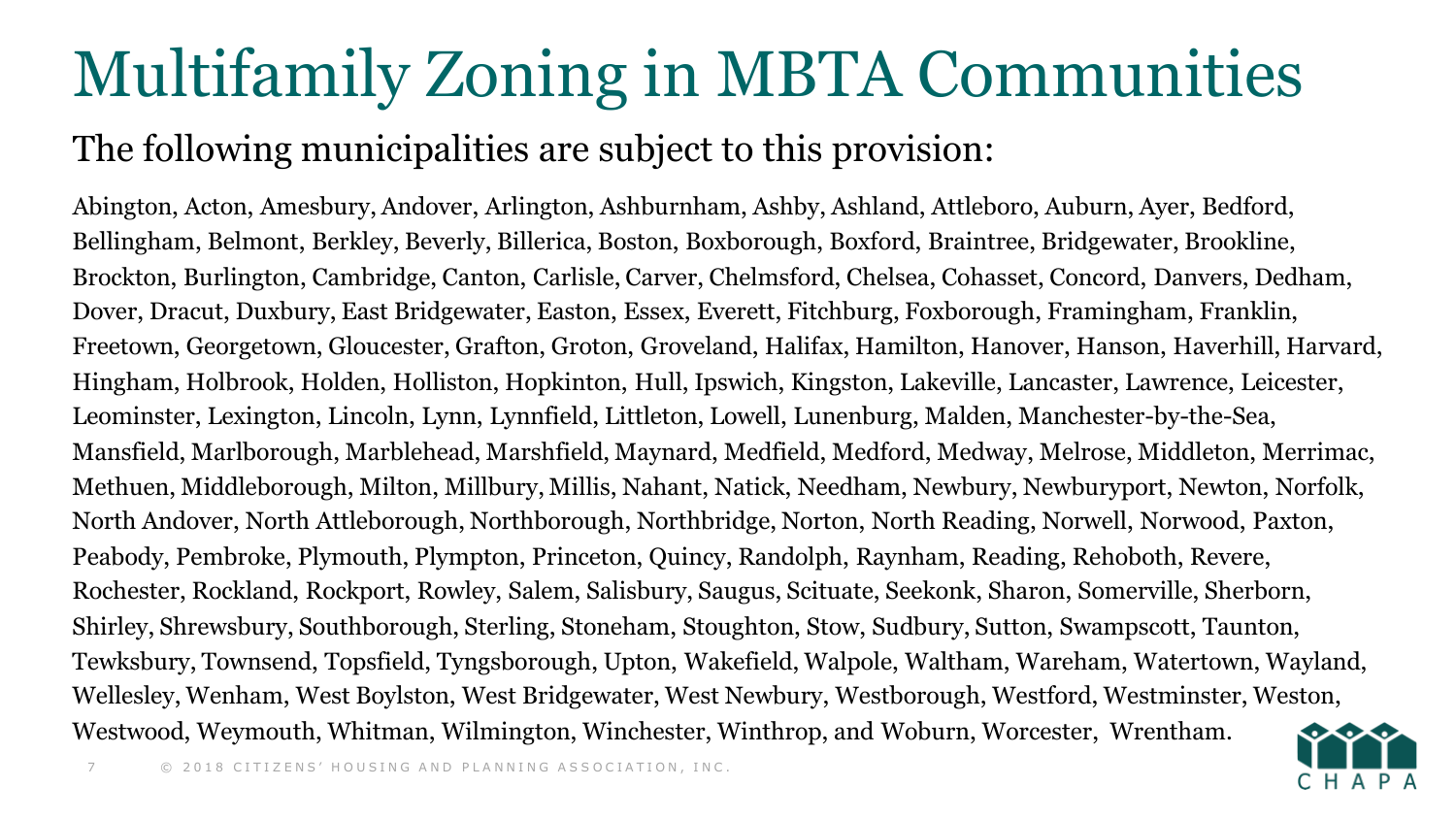# Multifamily Zoning in MBTA Communities

If a municipality does not comply with this requirement, then the municipality will be ineligible to receive funds from the:

- Housing Choice Initiative
- Local Capital Projects Funds
- MassWorks Infrastructure Development Program

DHCD, the MBTA, and DOT to issue guidelines to determine if an MBTA community is in compliance with these requirements.

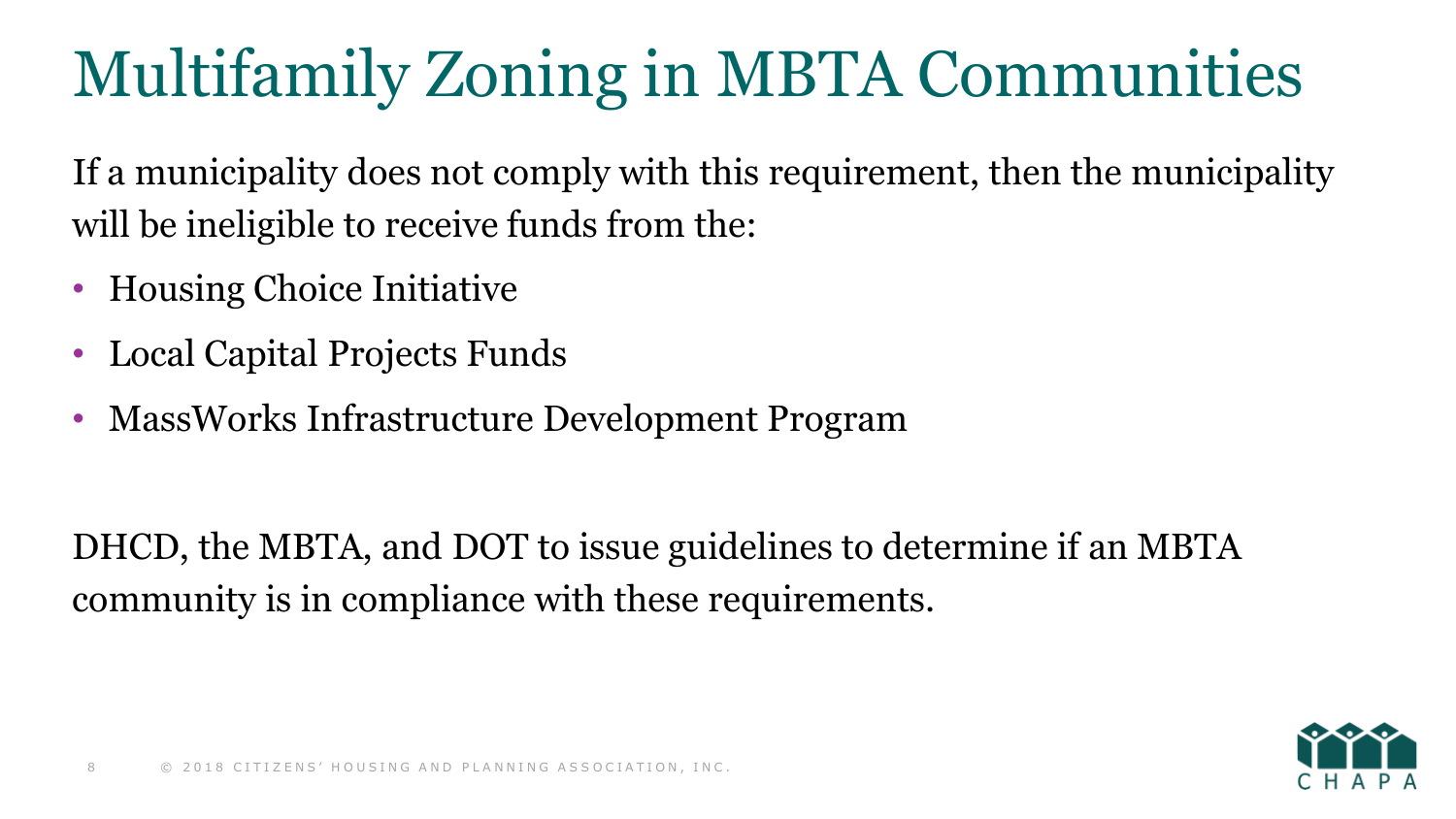#### Abutter Appeals Reforms

Allows a judge to require a party appealing a decision to approve a special permit, variance, or site plan to post up to a \$50,000 bond to secure the payment of costs if the court finds that the harm to the defendant or to the public interest resulting from delays caused by the appeal outweighs the financial burden of the surety or cash bond on the plaintiffs.

The court shall consider the relative merits of the appeal and the relative financial means of the plaintiff and the defendant.

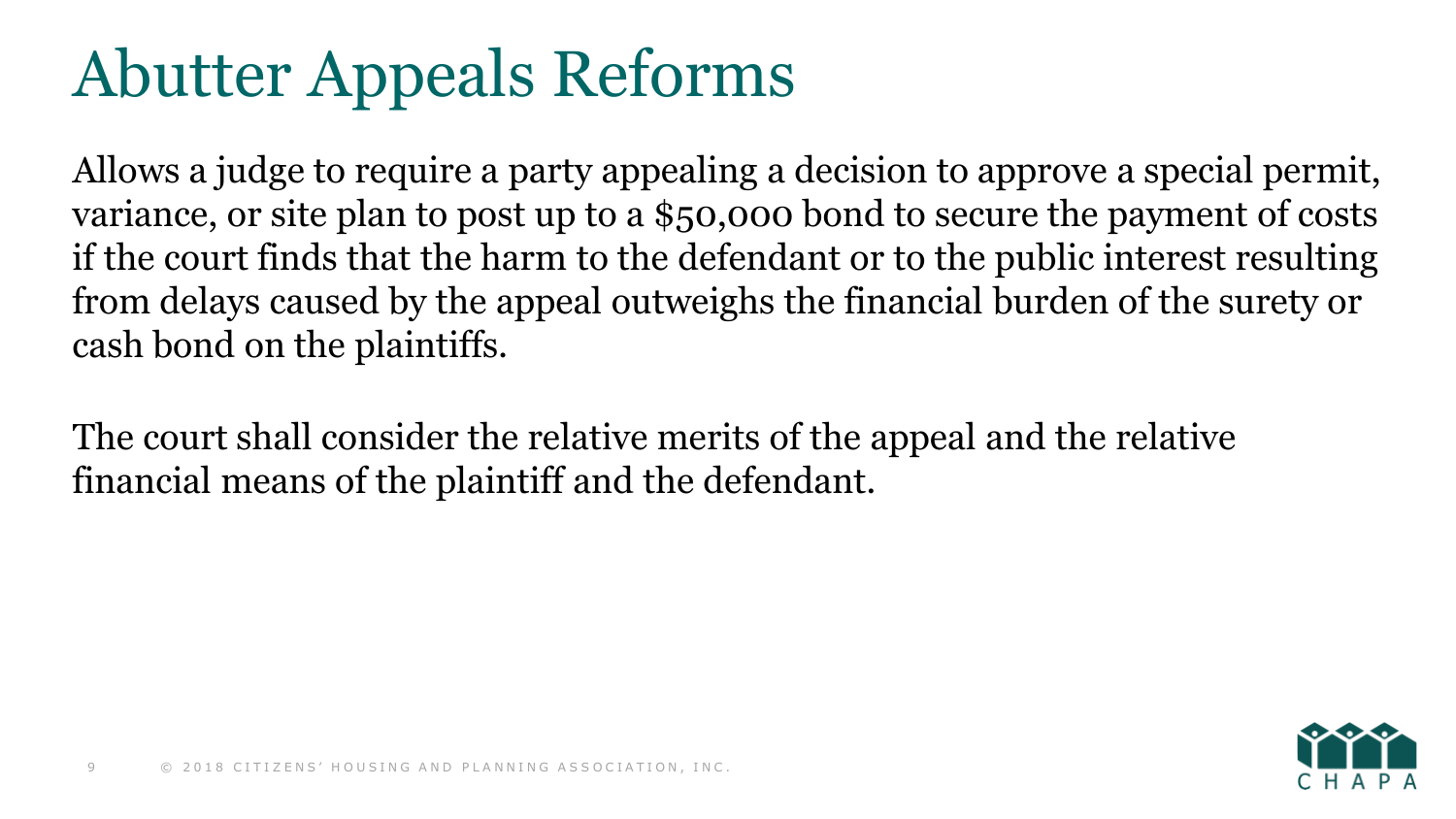#### State Low Income Housing Tax Credit

Increases the annual state low-income housing tax credit program cap from \$20 million to \$40 million.

The increase does not have a sunset date.

The Governor vetoed language that would drop the cap back to \$20 million after January 1, 2026.

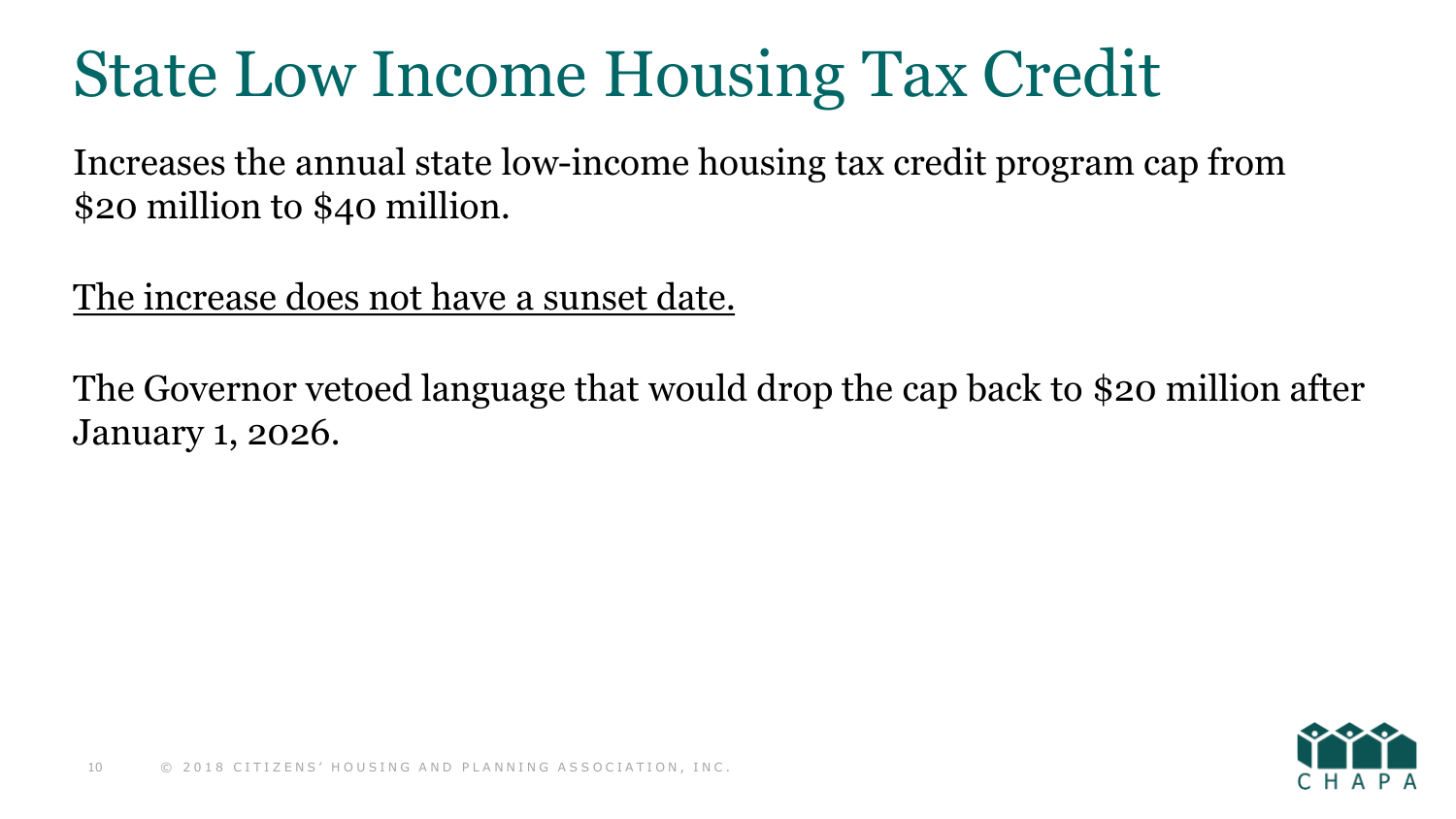# Reporting on Housing Choice Initiative

Requires EOHED to report annually on the Housing Choice Initiative. including progress made towards the production of 135,000 new units by 2025.

The report shall include:

- List of all cities and towns that qualify as "housing choice" communities
- List and description of grant funds disbursed to such cities and towns and
- A description of how the funds were used to support the production of new housing.

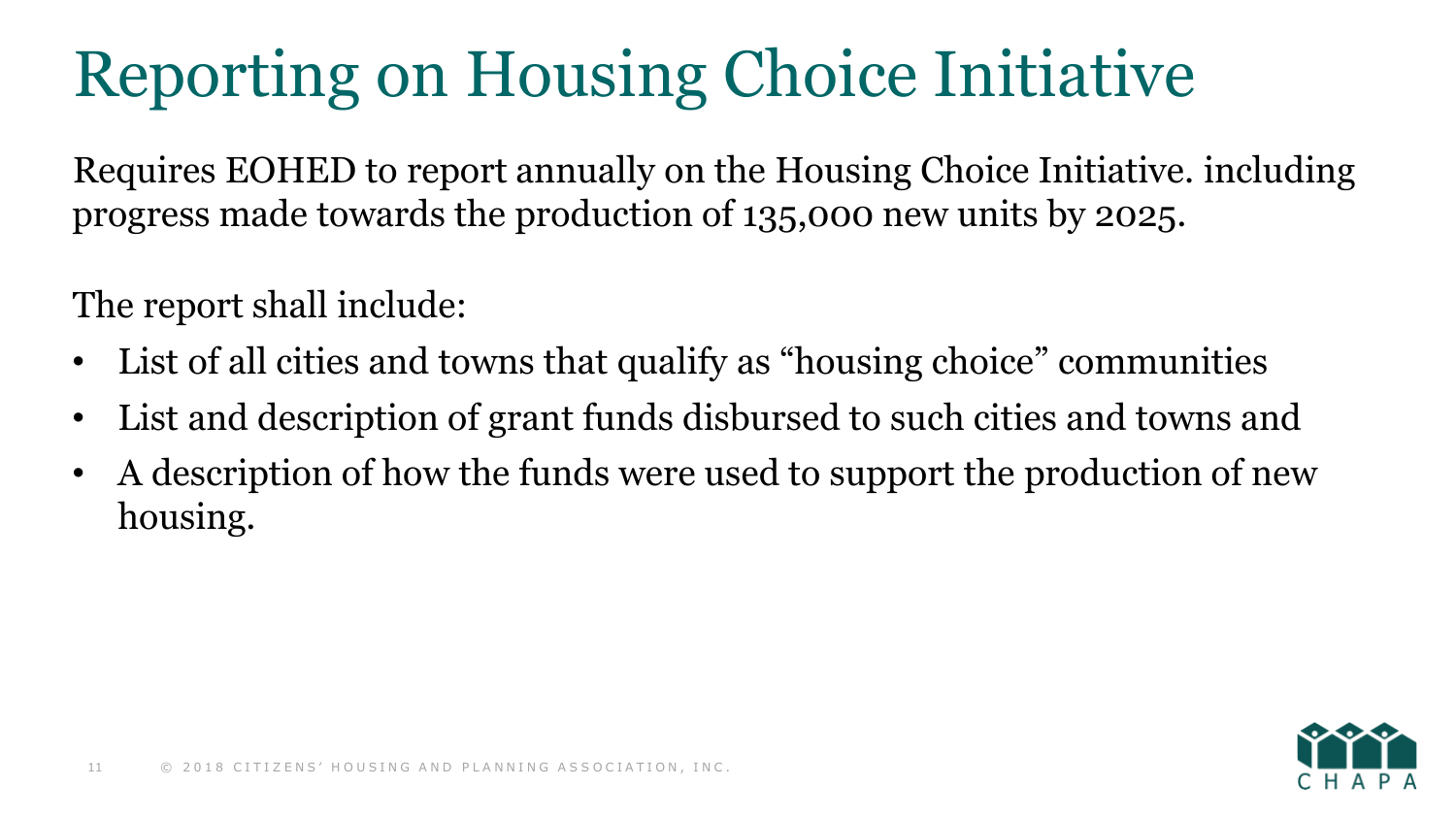#### Changes to Chapter 40R

Makes the following changes to Chapter 40R:

- Permits DHCD to establish smart growth design standards
- Clarifies that mixed use development is allowed
- Places limitations on density bonus payments for housing in districts limited to age-restricted, disabled, or assisted living populations
- Enhances DHCD's ability to claw back incentive payments if a community repeals 40R zoning

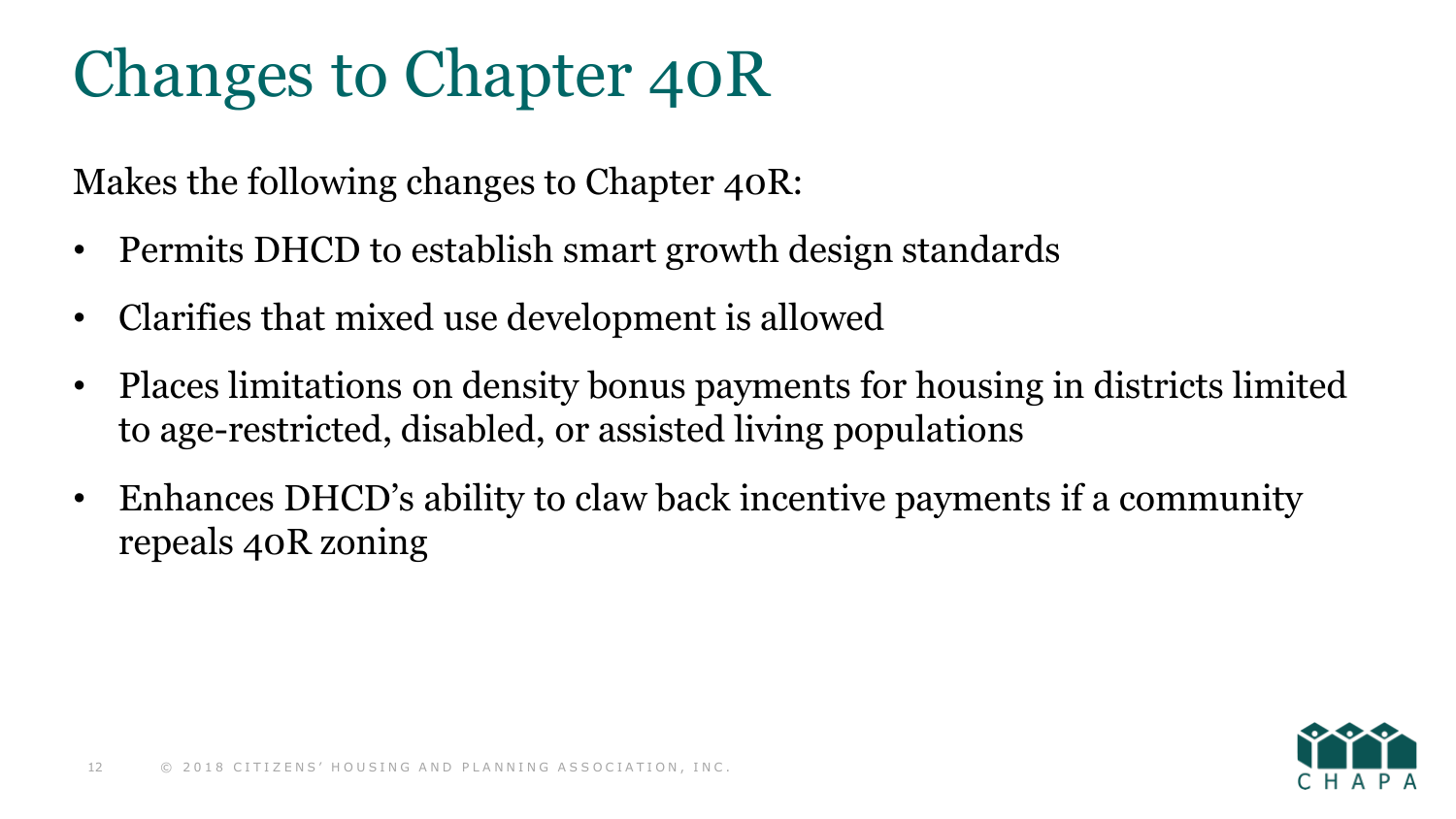#### Regional Development Agreements

- Allows contiguous municipalities to enter into agreements to allocate public infrastructure costs, municipal service costs and local tax revenue associated with the development of an identified parcel or parcels or development within the contiguous communities generally
- Agreements must be authorized bby a majority vote of their legislative bodies, and with the approval of the mayor, board of selectmen or other chief executive officer
- Agreements must be approved by DOR

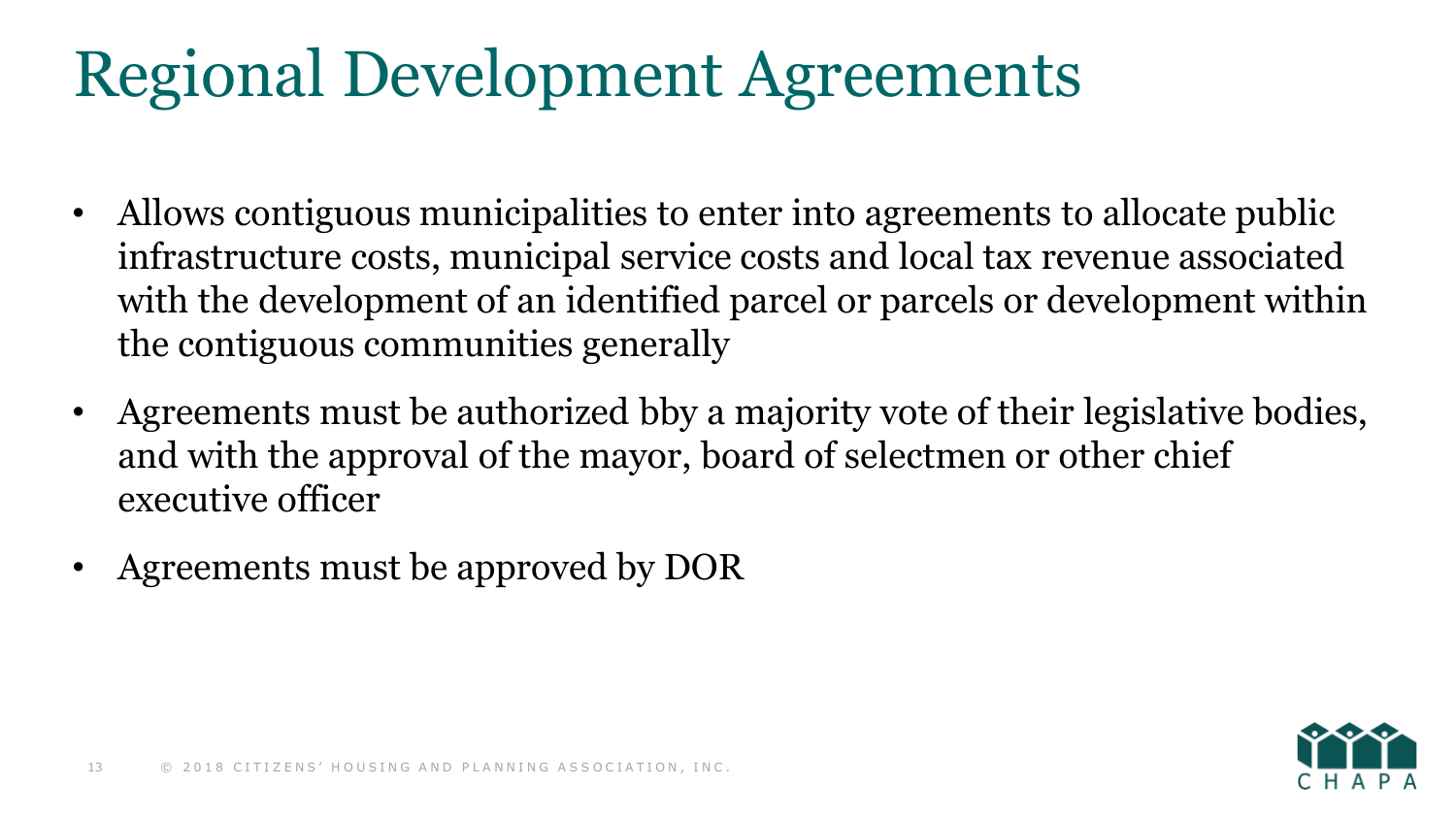# Housing-Related Capital Authorizations

#### **Transit-Oriented Housing Developments**

Authorizes \$50 million in capital grants and loans for transit-oriented housing and the production of high-density mixed-income affordable housing near transit. At least 25% of supported units must be affordable to households earning less than 60% AMI.

#### **Climate-Resilient Affordable Housing Developments**

Authorizes \$10 million for sustainable and climate-resilient construction in affordable, multifamily housing developments to better respond to climate change and reduce greenhouse gas emissions. At least 25% of supported units must be affordable to households earning less than 60% AMI.

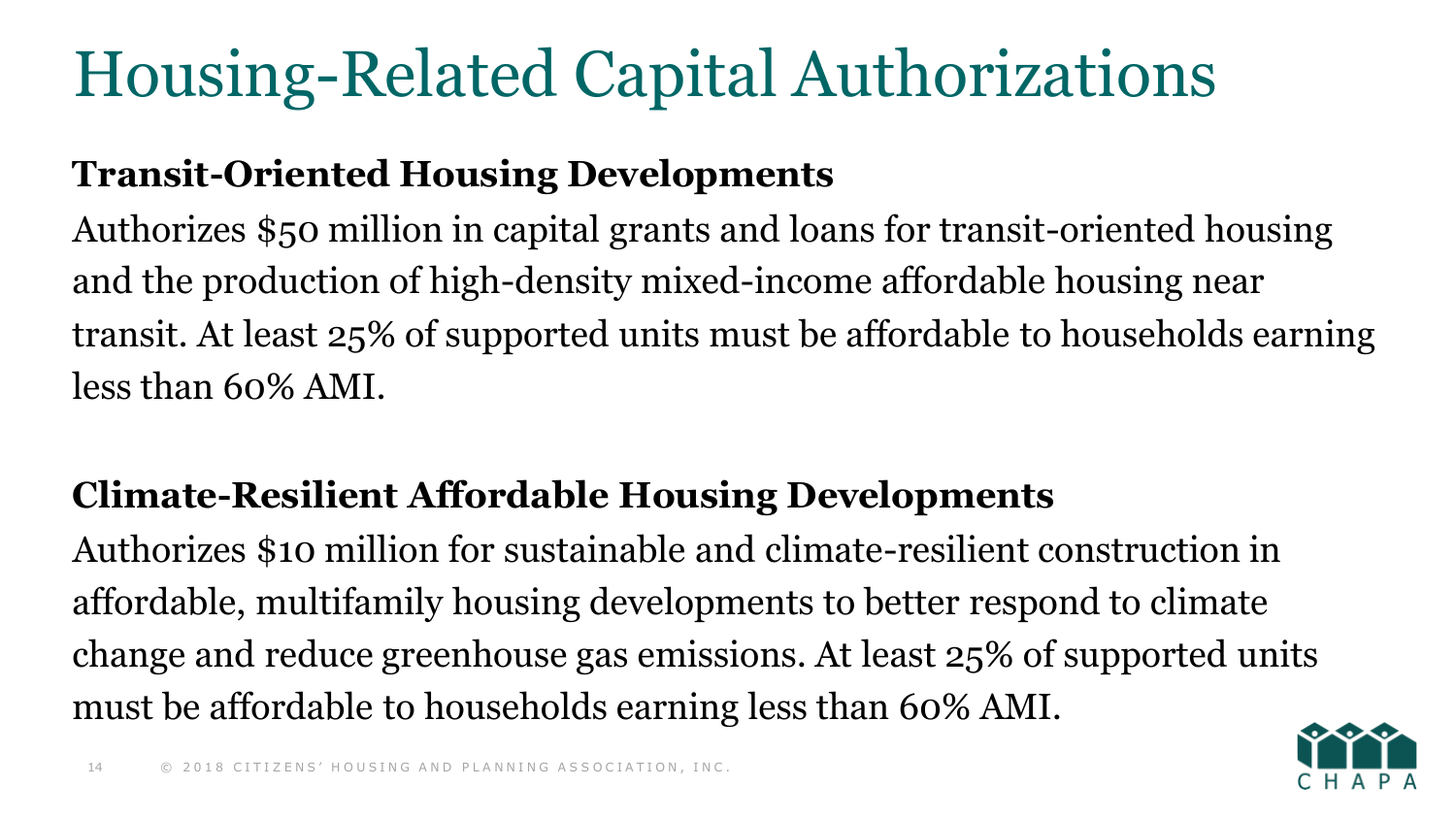# Housing-Related Capital Authorizations

#### **Neighborhood Stabilization**

Authorizes \$50 million for neighborhood stabilization to help return blighted or vacant housing back to productive use.

#### **Gateway Cities Housing Program**

Authorizes \$5 million for a Gateway City housing pilot program to support the construction of shovel-ready market-rate housing opportunities. Eligible for projects by non-profit developers in communities that are above 10% on the SHI.

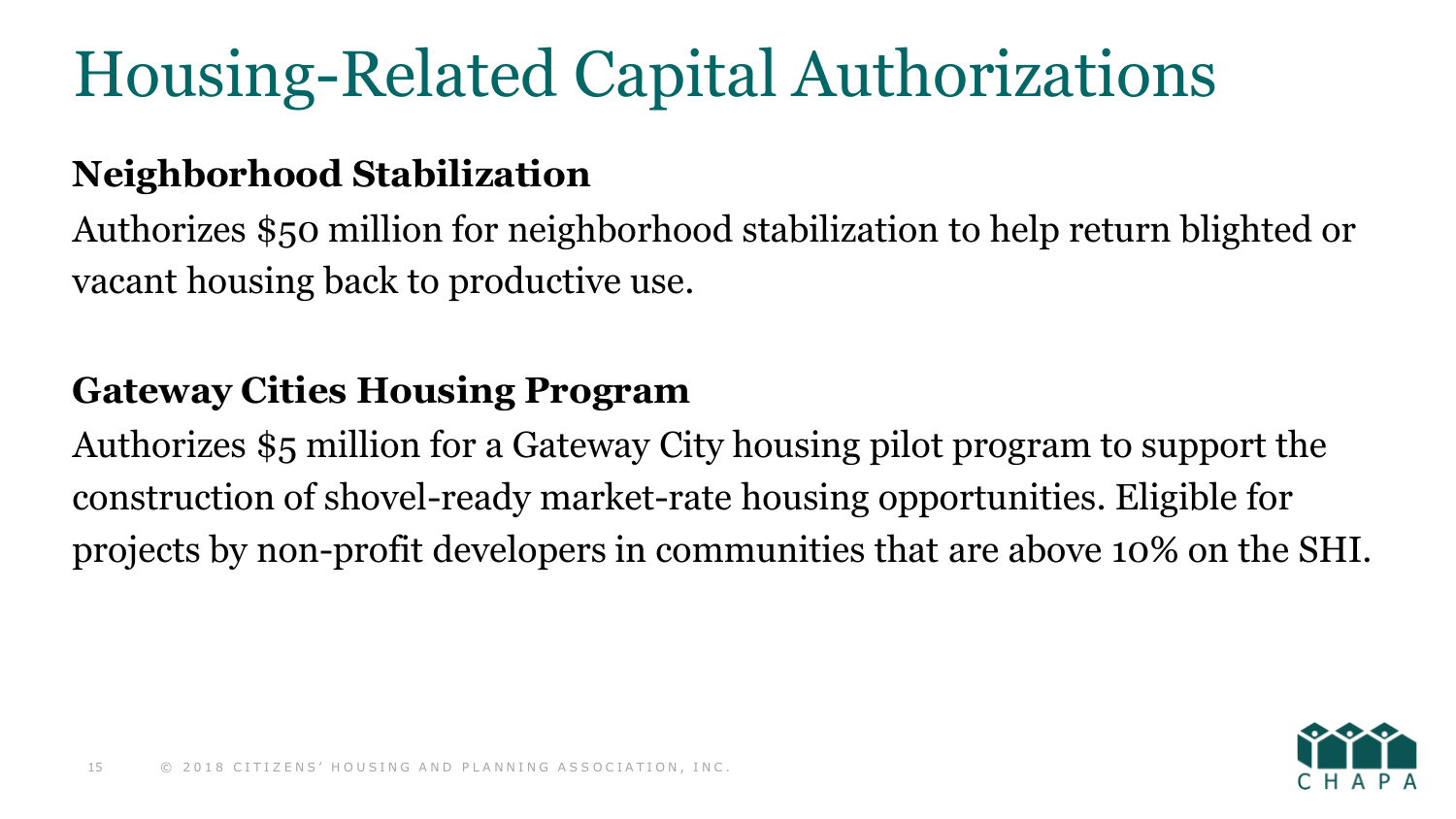# Eviction Record Sealing for Minors

Landlords are **prohibited from naming minors** in an eviction complaint. If a minor is named, the court must expunge their name from all court records and electronic docket entries.

The Governor vetoed other sections related to no-fault eviction records sealing.

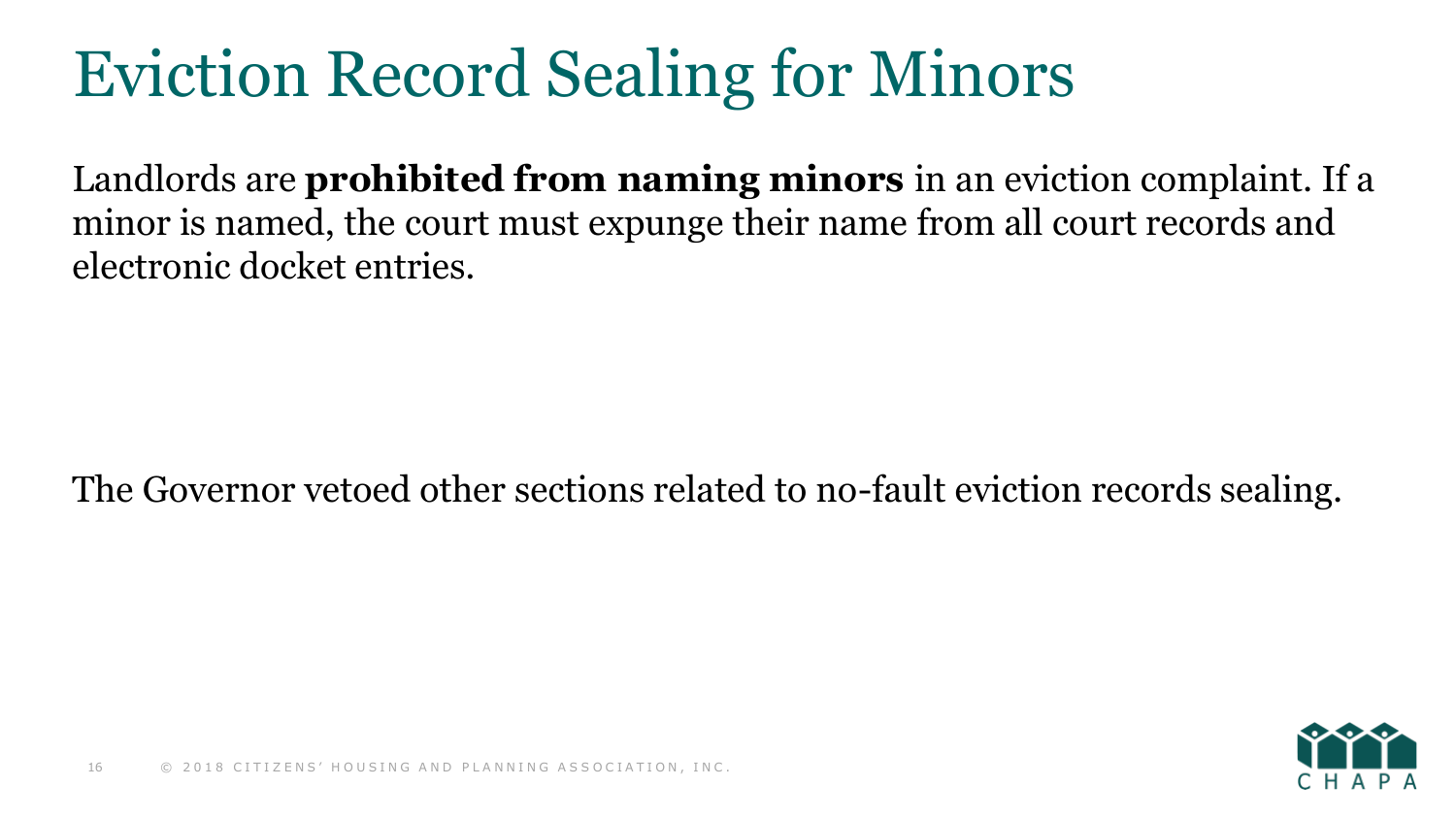#### Tenant Appointment Process to Housing Authority Boards

Creates a process for residents of local housing authorities in towns to be appointed to the boards of their housing authority. This process goes into effect 120 days after the Economic Development Bill passes.

- The **tenant member is to be appointed**, not elected, by the Board of Selectmen from a list of candidates submitted by local tenant organizations, similar to the long-standing process in cities. If there is no tenant organization, residents can nominate themselves.
- **If there is a vacancy on the board as of the effective date of the legislation**, it shall be filled by the appointed tenant within 90 days of these provisions going into effect.

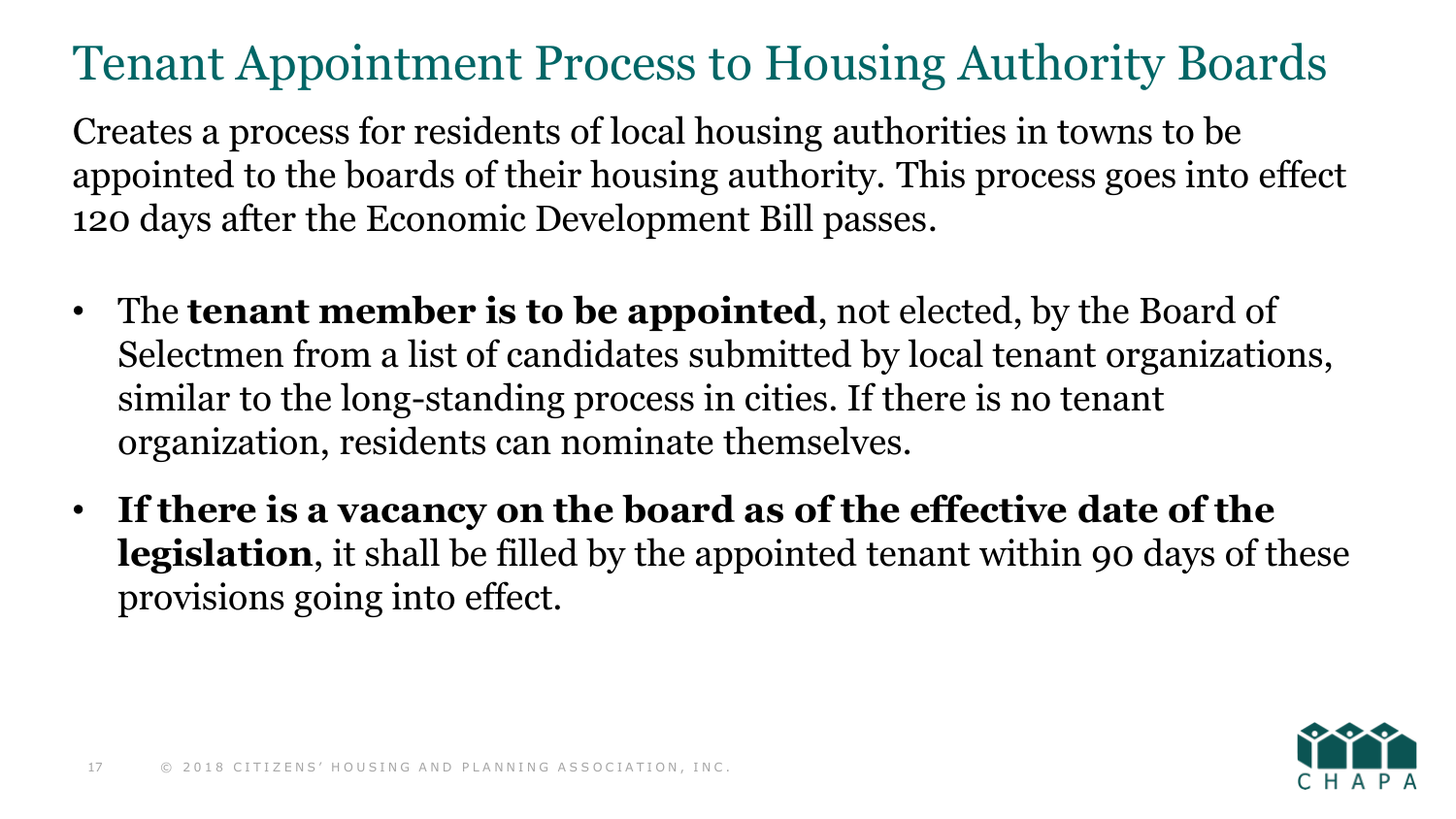#### Tenant Appointment Process to Housing Authority Boards

- If there is **no vacancy on the board as of the effective date of these provisions**, in order to reduce the number of elected members from 4 to 3, the seat that has expired or the next seat to expire or become vacant shall be filled by the appointed tenant member.
- A **housing authority may request a waiver** from the requirement of appointing a tenant if there is currently an elected or appointed tenant on the board, or there is no tenant eligible and willing to serving. The waiver will be for only 1 year and can be renewed for successive 1-year periods until the current tenant member's term expires or a seat is vacated.
- **If there is no vacancy on the board on the effective date of these provisions**, it is the first seat to expire at least 60 days after the effective date of these provisions that becomes the tenant seat on the date that it expires.

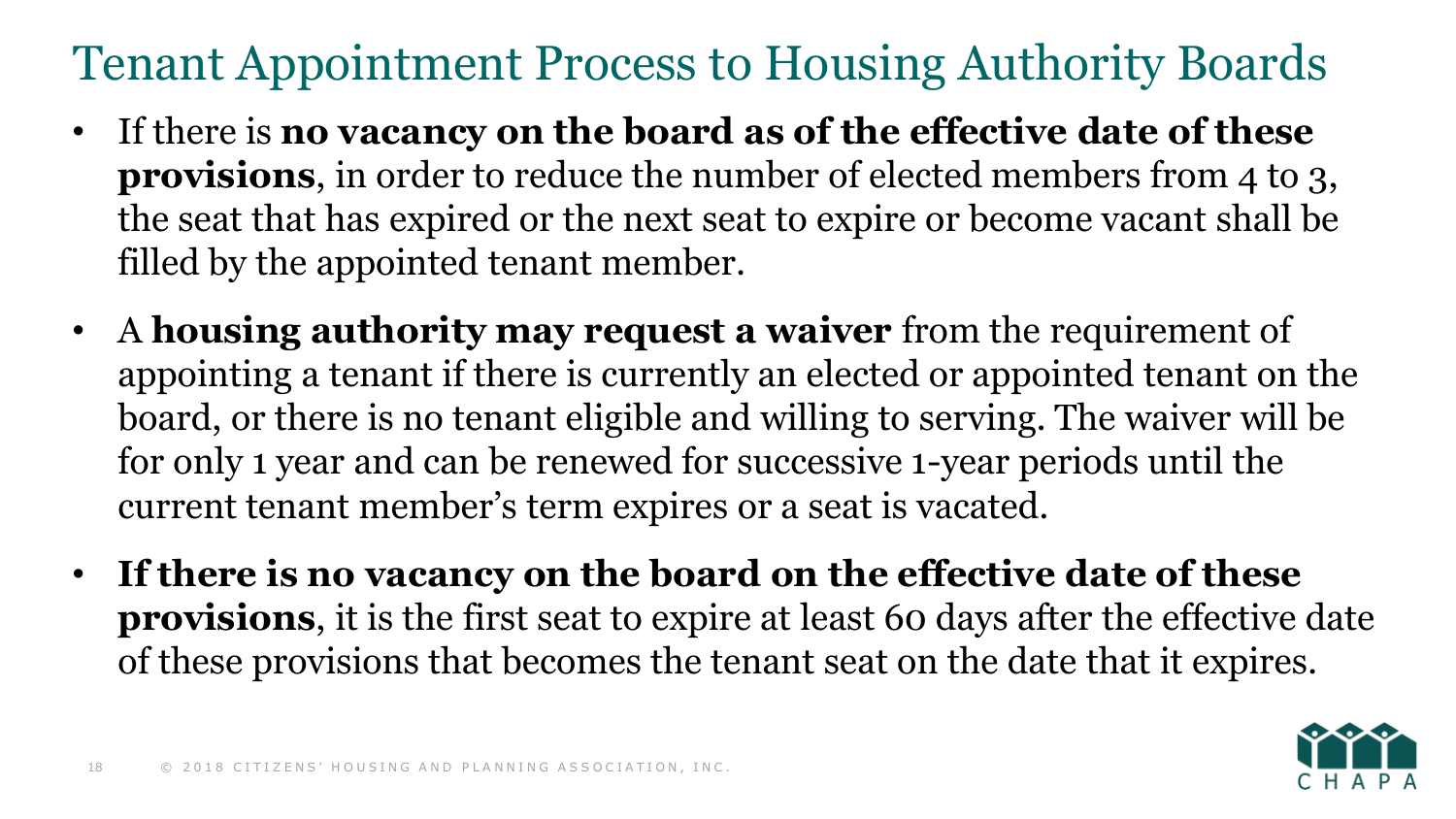# **VETOED –** Tenant Opportunity to Purchase

Creates a local option establishing a tenant's right of first refusal and outlines a process by which tenants occupying a residential property may purchase said property prior to its sale or foreclosure. The following property sale are not subject to the tenant opportunity purchase requirements:

- Government takings/eminent domain
- Sales that would preserve affordability
- Any housing subject to Chapter 40T
- Rental units in skilled care facilities and hospitals
- Recovery housing
- Transitional housing
- Federal and state public housing
- 



- Owners with less than 6 units in the particular municipality and who lives in **Massachusetts**
- Any unit held in trust for a person with a disability
- Any student housing owned by colleges/universities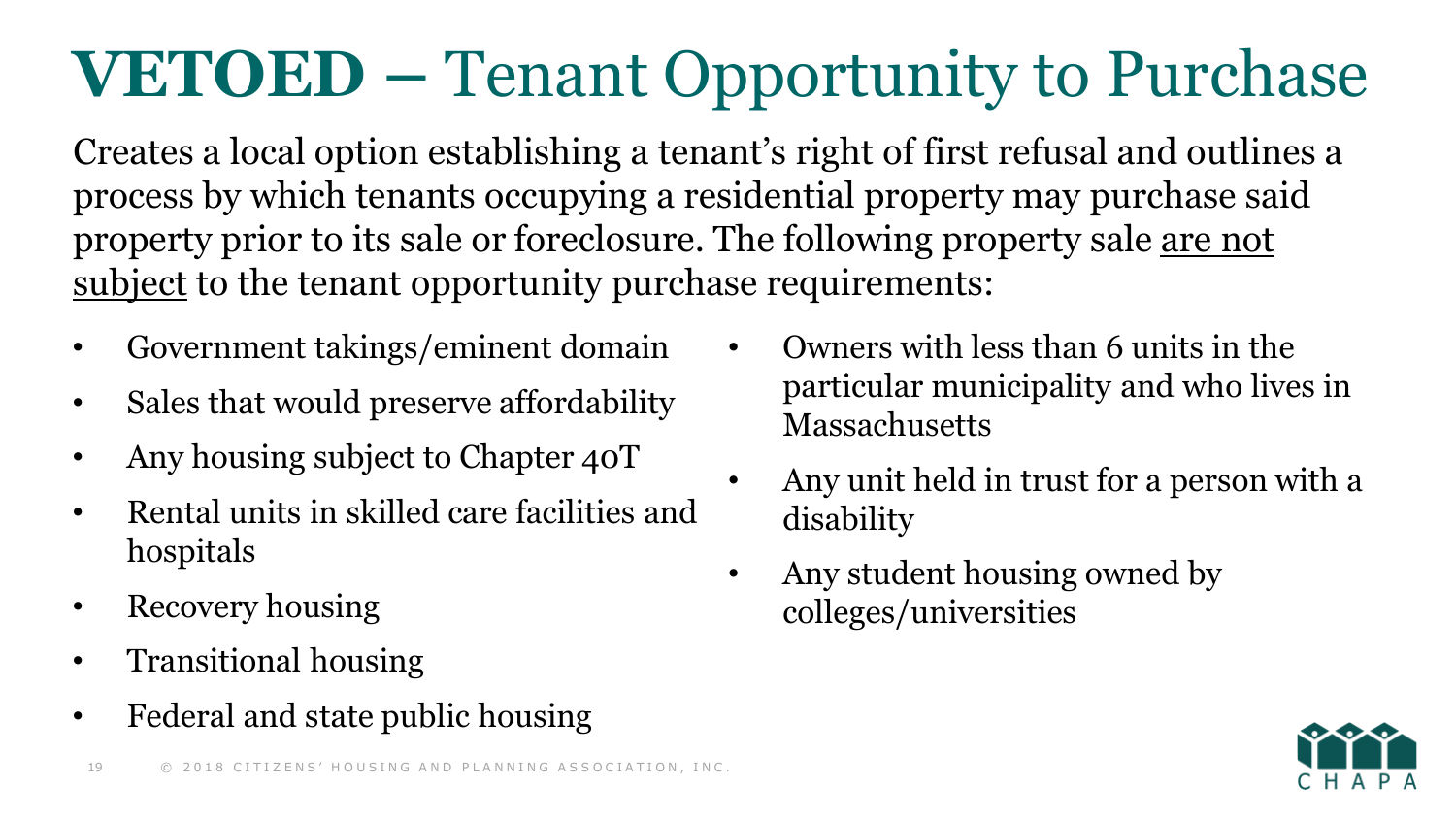#### **VETOED –** Eviction Record Sealing

- Tenants with **no-fault evictions** have the legal right to petition the court to seal their record any time after the conclusion of the case. Tenants do not need to give parties to the original action a notice that they are filing the petition.
- Tenants **with non-payment evictions** have the right to petition the court to seal after paying off a judgment. Tenants do not need to give parties to the original action a notice that they are filing the petition.
- Landlords who obtain a money judgment in an eviction action must within 14 days after a tenant has paid off the judgment file a notice of satisfaction with the court.
- Consumer reporting agencies are prohibited from reporting a sealed record or using it when scoring a tenant.
- Applications used to screen tenants for housing or credit must include a statement that tenants may answer "no records" if their eviction record is sealed.